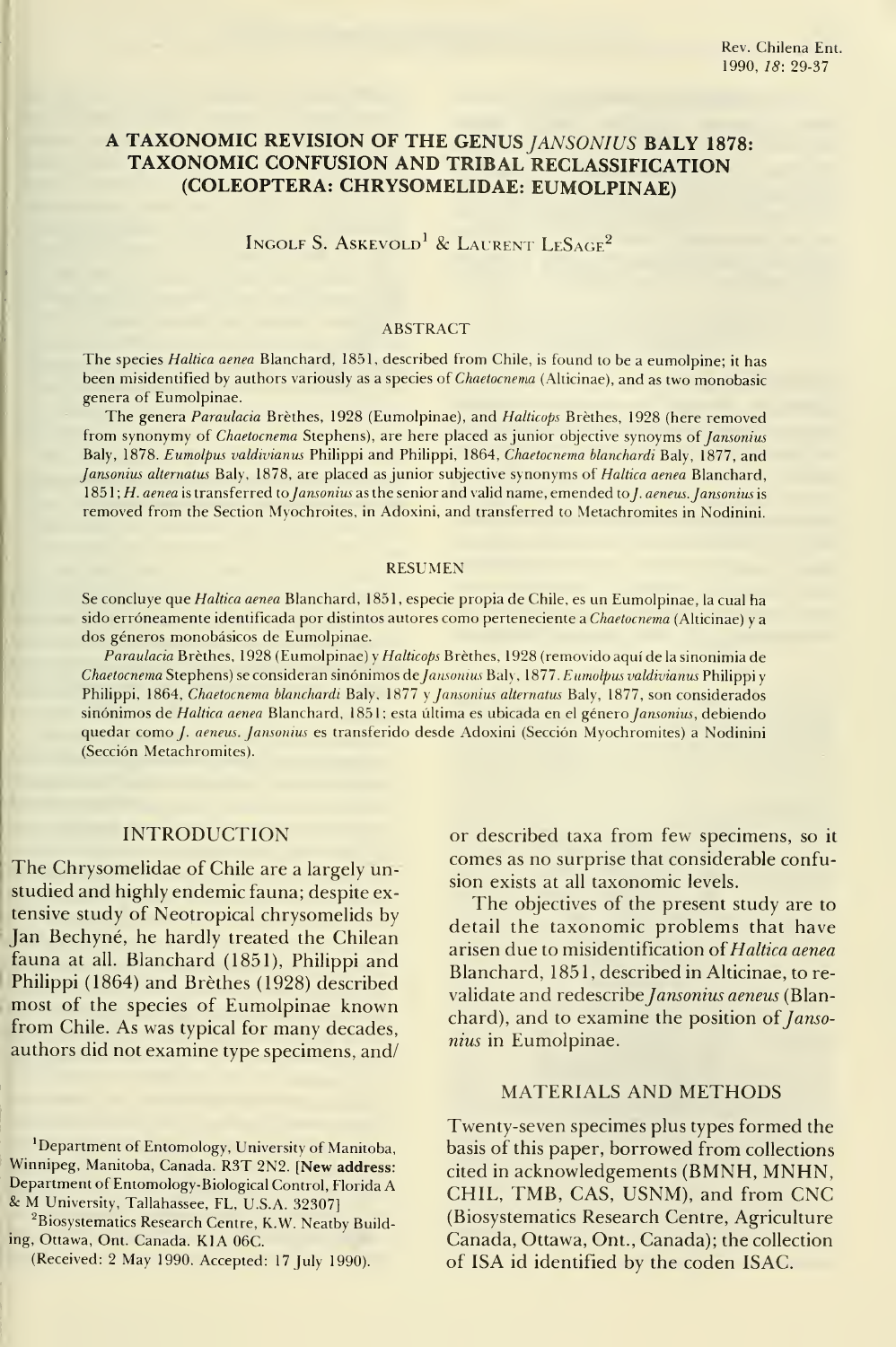Male genitalia were briefly hydrolyzed in warm potassium hydroxide, rinsed in water, and studied in a glycerine medium. Female genitalia were dissected after the specimen was relaxed in hot acetic alcohol, dehydrated in isopropanol, cleared and studied in cedar oil, and permanently mounted in Ganada bal sam on a small transparent plate. Drawings were made with a camera lucida.

# TAXONOMIC HISTORY AND DISCUSSION

Certain Alticinae (e.g. Chaetocnema Stephens), and many Eumolpinae, possess <sup>a</sup> curious structure on the meso- and metatibiae (Figure 2): these tibiae are somewhat toothed subapically on the dorsolateral margin, following which the tibia is "emarginate"; the edge of this emargination is "ciliate", appearing a little like an antennal cleaner found on the protibiae in many Carabidae. Bréthes referred to this particular structure in descriptions of both Paraulacia (in Eumolpinae) and Halticops (in Alticinae). No other known Chilean eu-



Figure 1. Photograph of Jansonius aeneus.



Figure 2. Mesotibia of Jansonius aeneus, mesal aspect. Figure 3. Spermatheca of Jansonius aeneus.

molpine has such tibial structure, nor has any other Chilean alticine except Chaetocnema. The descriptions presented by Blanchard (1851), for Holtica aenea, and by Philippi and Philippi (1864) for Eumolpus valdivianus, neglected to mention either tibial structure or unique arrangement of elytral punctures.

Species of Chaetocnema (subgenus Tlanoma) Motschulsky) possess distinctly punctatestriate elytra, and so does *Jansonius* (though some Chaetocnema (s. str.) have partially confused strial punctures). Strial puncture arrangement is unique in *Jansonius* in that discal striae are paired in arrangement, with al ternating alutaceous and smooth intervals (Fi gure 1). It is easily understood that authors faced with a punctate-striate flea beetle with emarginate tibiae would place it in Chaetocne ma. It is therefore no surprise that Baly assigned a small species describes in Haltica, with punctate-striate elytra, to Chaetocnema also. This appears to be precisely what led Baly (1877) to mistake Blanchard's  $H$ . aenea for a  $Chaetocnema$ ; Blanchard's  $H.$  aenea, thus transferred to *Chaetocnema*, became a junior secondary homonym of Dibolia aenea Waterhouse (then also in Chaetocnema); Baly (1877) therefore replaced H. aenea with C. blanchardi.

Like Baly, Philippi and Philippi (1864) and Bréthes (1928) must have assumed H. aenea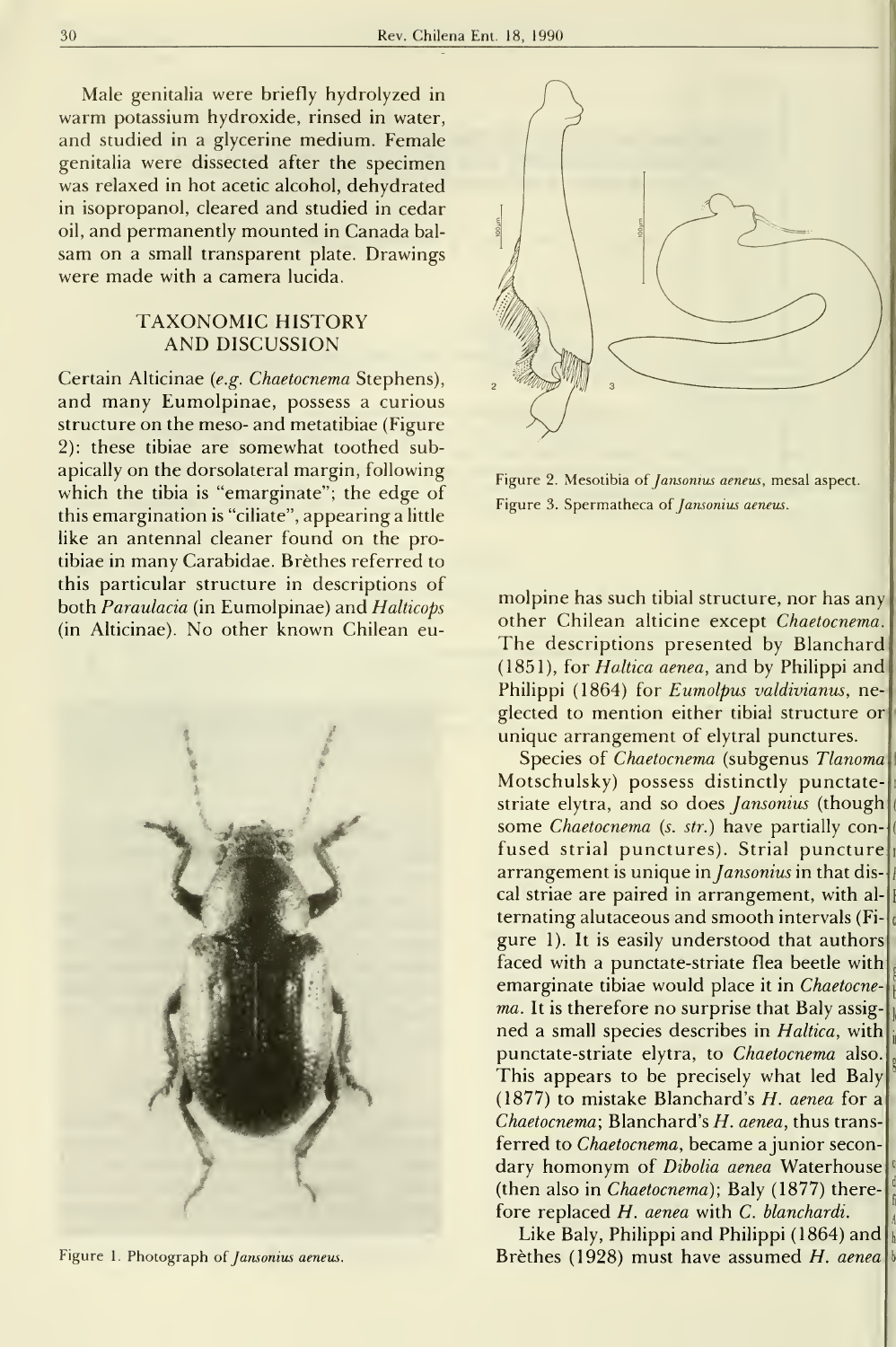Blanchard to be an alticine. Thus, Philippi and Philippi (1864), unable to assign speci mens of <sup>a</sup> small eumolpine to any know species or genus, but unsure of its generic assignment, described a "?Eumolpus valdivianus". Subsequently, Bréthes (1928) proposed the name Paraulacia to take up E. valdivianus. Bréthes, evidently unaware of Baly's treat ment of Haltica aenea and assignment to Chaetocnema, also proposed the name Halticops into which H. aenea should be placed. Naturally, Scherer (1962) synonymized Halticops with Chaetocnema, based on Baly's (1877) incorrect concept of  $H$ . aenea Blanchard. Jansonius alternatus Baly (1878) was unconsidered by Bréthes (1928).

On the basis of examination of type specimens, Haltica aenea Blanchard, Eumolpus valdi vianus Philippi and Philippi and Jansonius al ternatus Baly are identical, and the genera based on them are therefore synonyms. On the basis of simple seniority, Halticops Bréthes and Paraulacia Brèthes are junior objective synonynms of Jansonius Baly because they are based on the same species. The most senior, and therefore valid, name is Haltica aenea Blanchard [not a junior primary homonym of  $Alti$ ca aenea Olivier  $(1808:690)<sup>3</sup>$ .

The two specimens (in BMNH) that Baly had determined as H. aenea (and therefore renamed as Chaetocnema blanchardi) are truly Chaetocnema. The namebearing type of Baly's C. blanchardi is not one of these specimens; rather, it is the type specimen of Blanchard's H. aenea (MNHN), as stated below. Therefore, Baly's specimens apparently represent an undescribed species.

The revised synonymies pertinent to this genus and its single included member, on the basis of the above discussion, are detailed below. A description is presented in detall for the included species, wich applies equally to the genus.

### Jansonius Baly (1878:264)

- Type species: Jansonius alternatus Baly (1878:264), by monotypy.
- Paraulacia Bréthes (1928:212). Type species Eumolpus valdivianus Philippi and Philippi (1864:388), by monotypy.

## NEW SYNONYMY

Halticops Bréthes (1928:219. Type species Haltica aenea Blanchard (1851:557), by monotypy (placed in synonymy of Chaetocnema by Scherer 1962:538, here removed from synonymy of Chaetocnema).

### NEW SYNONYMY

- Jansonius: Lefévre (1885:125); Clavareau (1914:133, in Myochroini), Bechyné (1950:290, 1953:263, in Myochroini), Blackwelder (1946:664), Seeno and Wilcox (1982:64, in Myochroites).
- Paraulacia: Bechyné (1953:263, in Myochroini), Seeno and Wilcox (1982:64, in Myochroites).

## Jansonius aeneus (Blanchard) NEW STATUS, NEW COMBINATION

- Haltica aenea Blanchard (1851:557)
- Eumolpus valdivianus Philippi and Philippi (1864:388) NEW SYNONYMY
- Chaetocnema blanchardi Baly (1877:308) (replacement name for H. aenea Blanchard).

### NEW SYNONYMY

- Jansonius alternatus Baly (1878:264) NEW SYNONYMY
- Jansonius alternatus: Lefévre (1885:125), Bechyné (1953:263).
- Paraulacia valdiviana: Bréthes (1928:212), Bechyné (1953:263).
- Halticops aeneus: Bréthes (1928:219).

Halticops blanchardi: Heikertinger and Csiki (1940:249); Blackwelder (1946:700).

Eumolpus valdivianus: Blackwelder (1946:663).

Type specimens: Data of individual labels borne by type specimens are separated by a "/". The differing determination labels ISA placed on these types reflect changes in un derstanding of the taxonomic problem as it became resolved.

Haltica aenea Blanchard (1851:557): LECTO-TYPE (sex undetermined), MNHN: "15 <sup>43</sup> [whitish disc, green underside] / Muséum Pa-

 $3Haltica$  Illiger is not a junior homonym of Altica Fabricius (not Altica Geoffroy). Altica was intentionaliy emended as Haltica by early authors; it is therefore an unjustified emendation  $[cf.$  ICZN Art. 33(b) (iii)], and the names A. aenea Olivier and H. aenea Blanchard are not primary homonyms, or E. valdivianus would be the valid name to be used.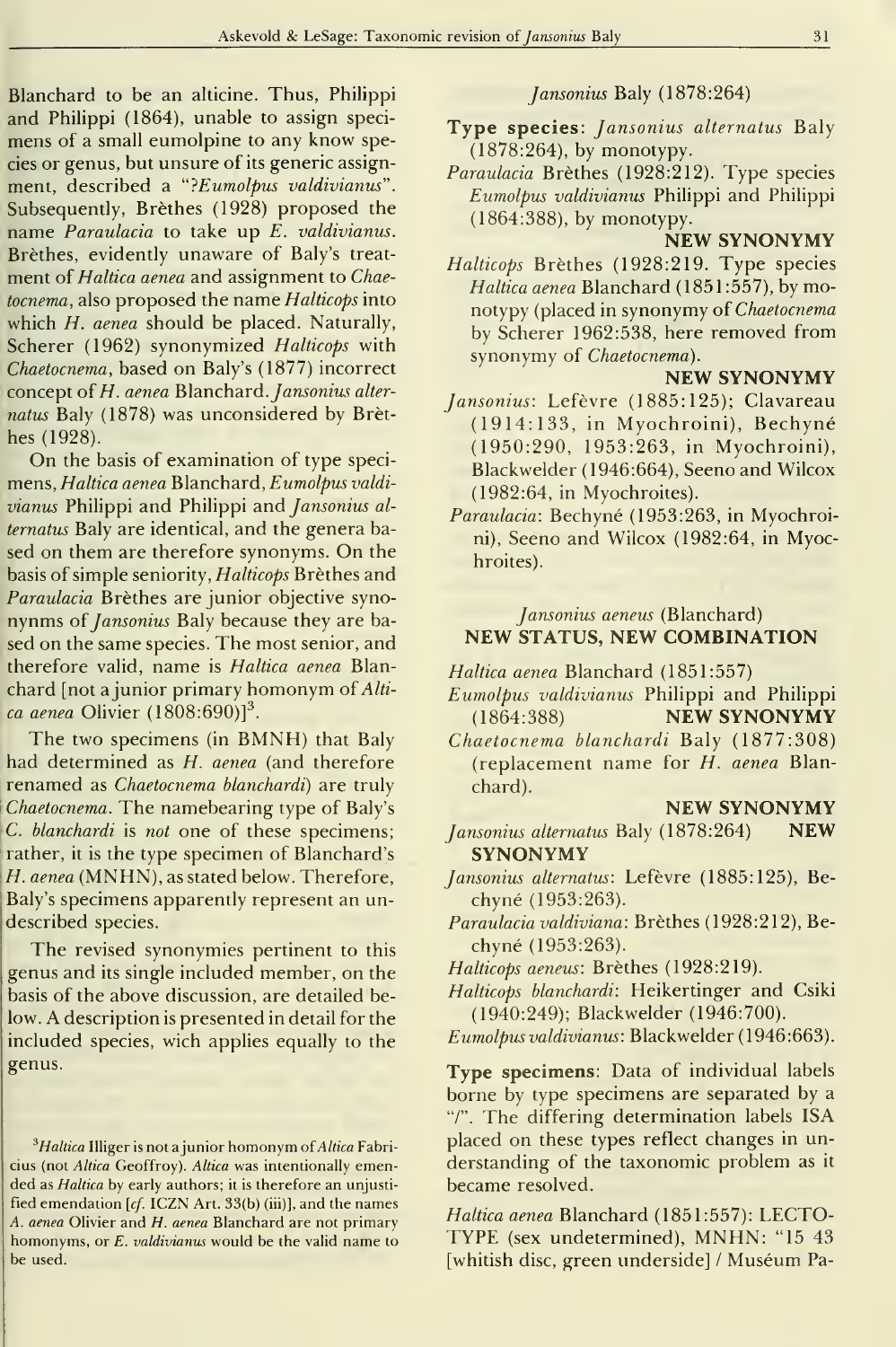ris coll générale [greenish, added by N. Berti]/ TYPE [red, added by N. Berti] / Haltica aenea [handwritten]". ISA added the labels "LECTOTYPE Haltica aenea Blanch. design. IS Askevold, 1988 [red]" and "Halticops ae nea (Blanchard) det. IS Askevold 1988". The namebearing type of Chaetocnema blanchardi, proposed by Baly to replace Haltica aenea Blanchard, is the lectotype of Haltica aenea Blanchard; the two specimens in BMNH that Baly examined, and which bear a type label, are not types, because  $C$ . blanchardi is merely a replacement name [cf. ICZN (1985) Article 72e].

Eumolpus valdivianus Philippi and Philippi (1864:388): LECTOYPE (sex undetermined), CHIL: "1085 [handwritten, white] / [blank white label] / Typus [red] / Eumolp. valdivia nus Ph. (palé blue, penciled] / Eumolpus valdi vianus Ph. Typus! [Kuschel label] / CHILE M.N.H.N. Tipo No. 3091". ISA added the labels "LECTOTYPE Eumolpus valdivianus Phil. and Phil. 1864 design. I.S. Askevold 1989 [red]" and "Paraulacia aenea (Blanchard) det. I.S. Askevold 1989". Also in the Philippi collection there are a single paratype (CHIL type #3092), and 3 "Typus" specimens labelled as variations, CHIL types # 3088,  $3089$  &  $3090$ ), all labelled with the same reference number, 1085. These specimens were described as variations of E. valdivianus,  $\alpha$ ,  $\beta$ and  $\gamma$ ; the paratype and the latter three specimens are designated paralectotypes.

Jansonius alternatus Baly (1878:264): HOLO-TYPE [sex undetermined], BMNH: "Chili / Type / Type / Type [red trim disc] / Jansonius alternatus Baly Chili / Jansonius alternatus Baly Chih [Baly's handwriting] / Baly Coll." ISA added the label "Jansonius aeneus (Blanchard) det. I.S. Askevold 1989". Baly appears to have described it from a single specimen, so it is the holotype.

Diagnosis: this unusual species is recognized at once by the combination of small size, paired strial punctures with alternating intervals alutaceous, meso- and metatibiae emarginate, with ciliate margin, proepisternum without ocular lobes, pygidium without median fu rrow, and vertex of head with small, oval fovea.

Description. (Figs. 1-5). Size: 3.3 mm.

Colour: dorsum blackish with slight bronzish lustre, antennae brownish with apical 5-6 seg ments infúscate, pygidium, tarsi and tibiae brownish.

Head: uniformly coarsely punctate; clypeus and frons coarsely alutaceous, vertex less so; vertex with oval, deep median fovea; labrum alutaceous, medially partly infúscate in some specimens, apical margin slightly and broadly emarginate, at subapical declivity with pair of medial punctures in most specimens, and with one puncture at lateral angle; frontoclypeus broadly emarginate at clypeo-labral suture, about as deeply as labral apex, the surface toward clypeolabral suture more finely and sparsely punctured that toward vertex; apical palpomeres fusiform, infúscate. Antennae: antennomere 2 curved, mesal surface fíat on concave, like basal segment; segments 3-5 gra dually shortened, relatively slender and with few setae, 6 slightly enlarged, 7-10 subglobose, slightly longer than wide, and densely pubescent.

Pronotum: coarsely irregularly punctate, surface alutaceous laterally, toward midline more sparsely punctate and less prominently aluta ceous, midline broadly impunctate and shiny, non-alutaceous; each side of disc with three small, impunctate areas, two just anterad of midlength and one behind and between these; hypomeron alutaceous, impunctate; anterior pronotal marginal bead prominent and broad laterally, becoming obsolete medially.

Elytra: alutaceous save intervals 2 and 4, the meshes more or less isodiametric over entire surface, coarser and granulate toward apex, but meshes of sutural interval more or less elongate and longitudinal, much less distinct than those of other intervals; striae 1-2, and 3-4 paired, closely placed, striae 5-8 more or less evenly spaced; intervals 2 and 4 slightly wider than intervals <sup>1</sup> and 3, but appearing much wider because the are shiny, without microsculpture; interval 7 with some coarser extranumerary punctures, striae 7-8 therefore appearing a little irregular or even confused in some specimens; stria 9 abbreviated, with only 5-7 punctures extending behind hu merus; strial punctures coarse on disc (coarser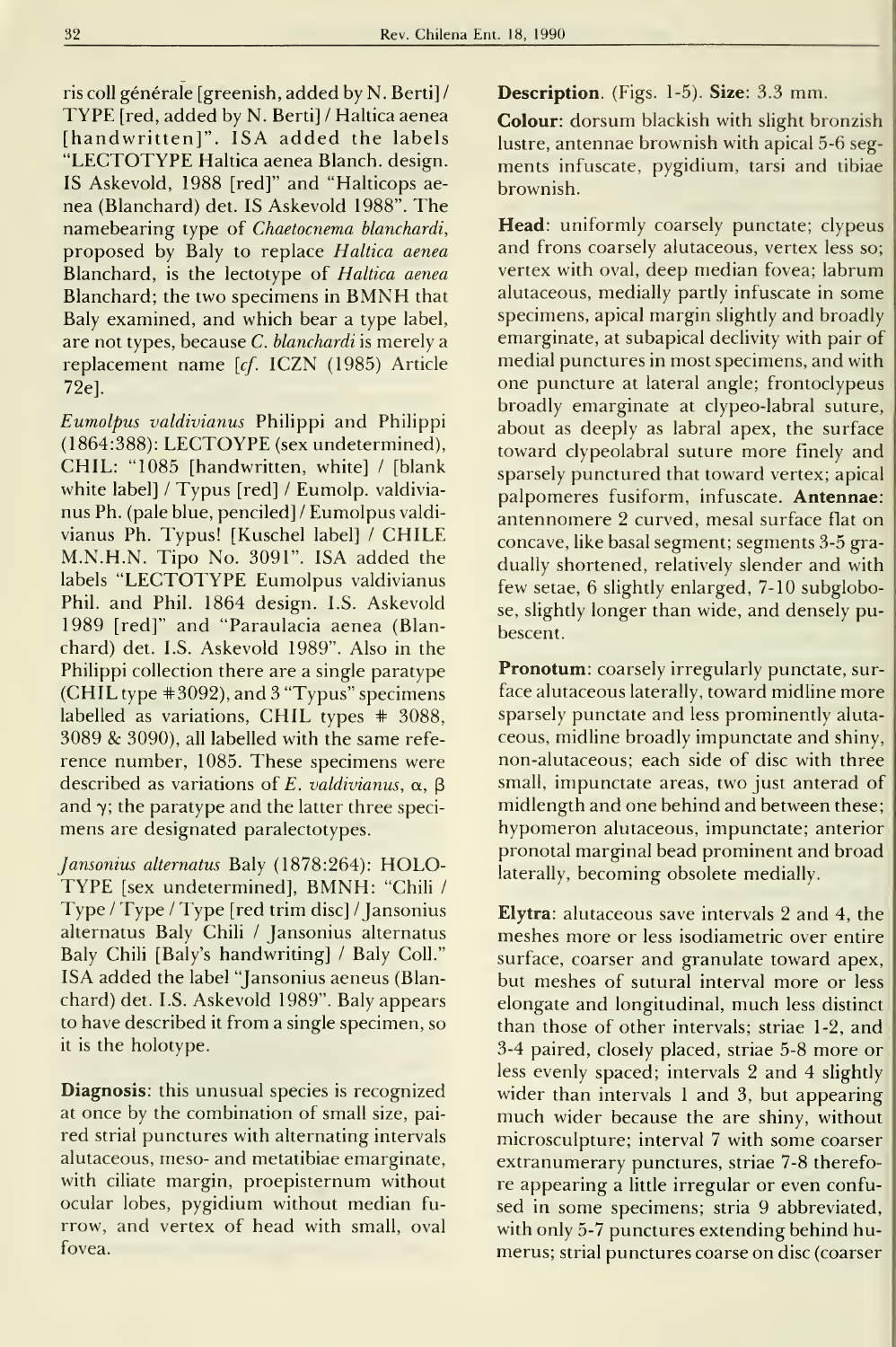than those of pronotum), becoming finer apically (finer than pronotum); all intervals with sparce, seríate to confused punctulae, but those of alternating non-alutaceous intervals minute, punctulae apically with distinct to in distinct, but fine and short setae; apex broadly reddish or yellowish in some specimens.

Legs: femora infúscate, with bronzish lustre, like dorsum; tibiae and tarsi reddish-yellow; meso- and metatibiae with apical emargination on outer margin, the margin there densely setose; tarsal claws with short, acute basal tooth; tibiae without apical articulated spur; protarsus of male with basal two tarsomeres somewhat broadened.

Underside: prosternum broad, coarsely and deeply punctate, inconspicuously alutaceous, longer than metasternum (measured from meso- to metacoxa); mesosternum short, punctate, anteriorly alutaceous and impunctate; metasternum medially coarsely and deeply puntacte, punctures tending to form transverse rugae, laterally punctures sparse, and surface alutacous; mesepisternum and meterpisternum alutaceous, impunctate;

abdomen with basal sternite medially sparsely punctate and indistinctly alutaceous, punctures forming rugae in some specimens, remaining sterna more uniformly alutaceous, medial punctures each with long seta; apical sternite at extreme apex impunctate medially, without characters that are sexually di morphic.

Male genitalia: median lobe (Figs. 4a-e): apical orífice narrow and transverse, far removed from apex; extreme apex blunt (dorsal aspect) and slightly upturned (lateral aspect); basal spur small, poorly developed; basal hood broadened and fully sclerotized, not strongly differentiated from rest of median lobe in degree of sclerotization at point of basal spur, apodemes distinct; tegmen with ventral two slerites not fused, forming H-shaped structure. Internal sac: internal sac with three small sclerites located at extreme base of sac near basal margin of basal hood, one elongate, slen der and median sclerite, and two oblique, rec tangular, basolateral ones.

Female genitalia: spermatheca (Figure 3):  $217\mu$  long (one specimen examined), receptaele ovoid, pump strongly bent toward, and



Figure 4. Male genitalia of Jansonius aeneus; a, median lobe, lateral aspect; b, median lobe, dorsal aspect; c, median lobe, apical aspect; d, dorsal aspect of internal sac sclerites; e, tegmen. bh = basal hood; tg = tegmen; aa = adeaga apodeme; bs = basal spur; ao  $=$  apical orifice; os  $=$  orificial sclerites.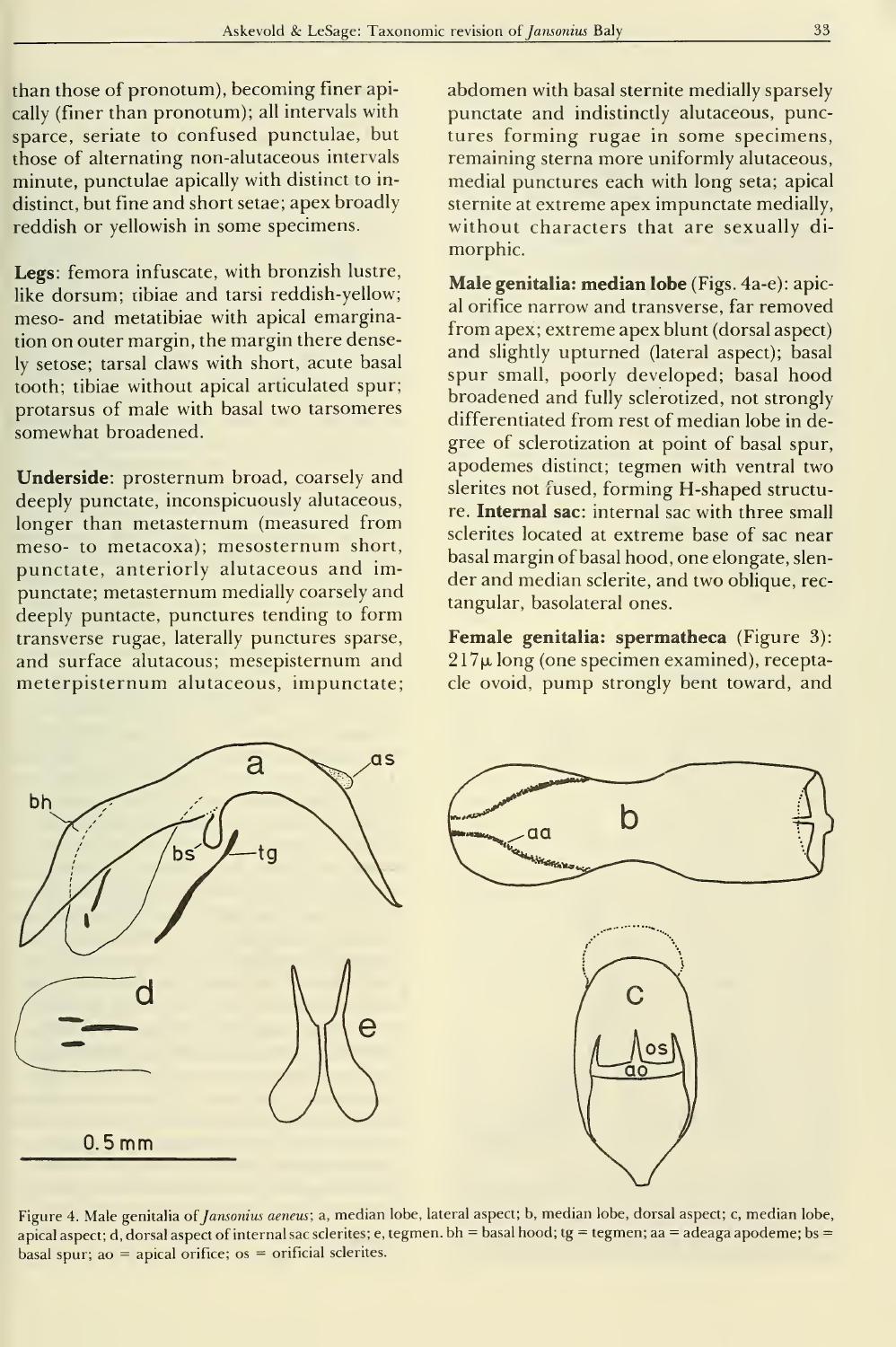extending beyond, base, without apical process.

Natural history: no collecting data give detailed information about host plants. Data from the TMB specimens (Nr. P-B <sup>300</sup> and Nr. P-B, 49), as deatiled by Andrassy et al. (1967) indícate "netted from trees and bushes" and "netted on dry meadows", respectively. A single specimen from Rancagua bore the data "from grass at night".

Distribution (Figure 5): *J. valdivianus* is known from few specimens collected from Concón, Valparaíso, south to Corral, Valdivia.

Specimens examined: details of locality data from the 27 specimens examined are as fol lows (in parenthesis Chilean regions):

(V Región): Concón, 10.X.1965, Mahunka, Nr. P-B 49 (TMB 1, ISAC 1); between Concón and Quintero, 14.XII.1965, Mahunka, Nr. P- B 300 (TMB 2, ISAC 1); El Convento, IX.66 (SMC 2).



Figure 5. Known distribution of Jansonius aeneus, based on specimens examined. Each dot represent one collection record, or group of very close records of collection.

(Metropolitana): Sn. J. Maipo, 17.X.1971 (SMC 5,ISAC 2).

(VI Región): Rancagua, 11.23.87, R.L. Zuparko, "from grass at night" (CAS 1).

(VIII Región): Fdo. El Pentágono, 30.09. 1973, leg. G. Moreno (CHIL 1, ISAC 1); Concepción, no date, E.P. Reed (CAS 1); Fundo Pinares, XI-1964, T. Cekalovic (CNC 1). (IX Región): Angol, 7.XI.1942, M. Cerda G. (E.P. Reed Coll'n) (CAS 1); Villarrica, XII. 53, H. Lóffler (USNM 1).

(X Región): Corral, no date, Philippi collec tion (CHIL 1); Valdivia, no date, Philippi col lection (CHIL 1).

Aditional material: two specimens labelled only "Chile" {ex Bowditch coll., MCZ), and two with no data {ex Monrós coll., USNM) were also examined. Blanchard (1851) stated his specimen was probably collected in the en virons of Santiago, but was evidently not sure; Phihppi and Philippi (1864) gave Valdivia as the locality, while Baly (1878) gave only "Chili".

## discussion of día patagónica boheman

A species described by Boheman (1858:164),  $Dia$  patagonica (Dia Chevrolat = Colaspidea Laporte) from "Port Famine", was placed in Jansonius by Bechyné (1953:263). Earlier, Bechyné (1950-292) stated that Eumolpus val divianus (which he placed in Paraulaciá) did not belong in Typophorini, and that Colaspidea patagónica without doubt belonged in another genus (not Colaspidea). The original description of *D. patagonica* given by Boheman clearly precludes assignment to Colaspidea, but does not preclude assignment to *Jansonius*. Boheman's species might be assignable to *. aeneus* but it is not possible to ascertain this with any certainty because none of the principal distin guishing characters are stated in the original description. The type of Boheman's species is apparently lost or destroyed, as it was not found among oher Boheman types, under eit her the genus Dia or Colaspidea, where it should logically be found (Persson, personal communication 1990, Lindskog, personal communication 1989). For the present, then, Boheman's species should be left as incertae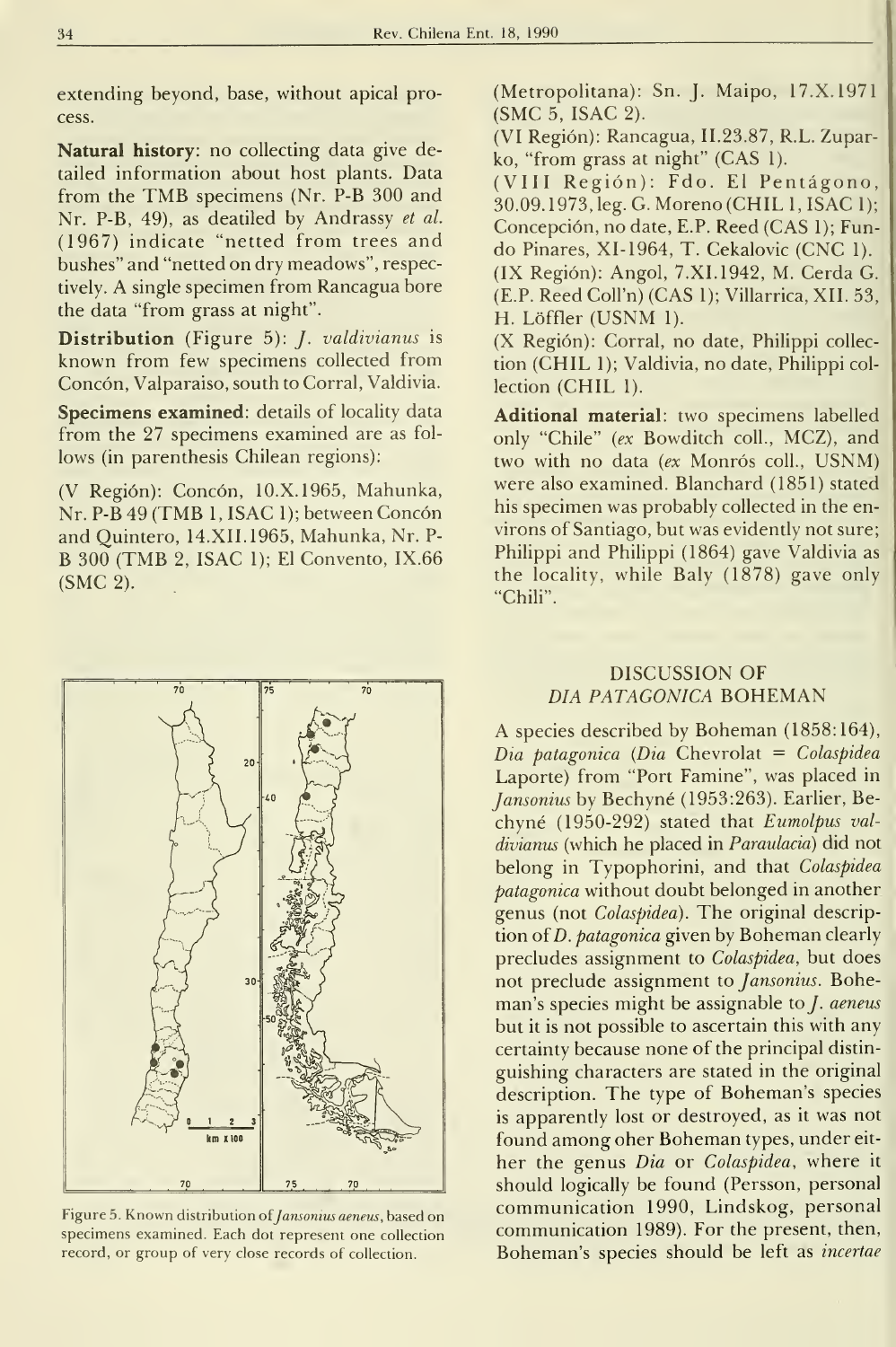sedis in Eumolpinae, and removed from Jansonius.

## DISCUSSION OF TRIBAL ASSIGNMENT

Jansonius has been greatly misplaced tribally. Most recendy, it has been placed in the tribe Adoxini, section Myochroites {e.g. Seeno and Wilcox 1982), along with a number of other misplaced genera (including Paraulacia here synonymized). This tribe appears based on little more than possession of some form of dorsal pubescence. However, as in most groups, pubescence must be regarded as a character of extreme variability, and of li mited importance in higher classification. It could be argued that a pronotal structure ("postocular lobes") and an elytral locking mechanism (pygidial furrow with corresponding elytral flange) are two key characters that classification of Eumolpinae could be based on. Both are complex characters consisting of several component characters. On the basis of these characters, four possible grouping can be made, of which three occur in Chile.

- 1. Elytral lock present and postocular lobes present: Myochrous Erichson, "Dictyneis' Baly (of authors), Glyptoscelis Chevrolat (poorly developed furrow), and an un determined genus.
- 2. Elytral lock present but postocular lobes absent: Spintherophyta Dejean and Rhabdoterus Lefévre. Authors have used post-ocular lobes as <sup>a</sup> means fo distiguishing among genera of Eumolpinae, but the proepisternum is only a little explanate in Spintherophyta, and does not form a discontinuity of the prosternal and proepisternal margins as it does in members of Groups <sup>1</sup> and 4.
- 3. Neither elytral lock ñor postocular lobes present: Jansonius, Psathyrocerus Blanchard, Philippimolpus Monrós, Hornius Fairmaire, Stenomela Erichson, and an undetermined genus.
- 4. Elytral lock absent, but postocular lobes present: no genera of this Group are con firmed to occur in Chile; specimens of Colaspidea labelled Chile are known (USNM), but they are not distinguishable from speci mens from California and may be mislabelled.

Within Group 3, presence of the "tibial emargination" isa potentially useful character for further grouping taxa. Taxa possessing this character appear to be assigned to the Nodinini (cf. Seeno and Wilcox 1982:51). If all these genera posses the tibial emargination, then this may constitute a good character on which to base recognition of the tribe. Other New World genera of Nodinini possessing the tibial emargination are Paria, Typophorus, and Metachroma (5 others described by Bechyné and Horn are also placed in the tribe, but are unknown to the authors). The remaining genera are Afrotropical, Australasian and Oriental in distribution. Of the three New World genera assigned to Nodinini, only Metachroma does not posses postocular lobes, and is assigned to the section Metachromites (Seeno and Wilcox 1982).

We tentatively reassing *Jansonius* to the Nodinini: Metachromites on the basis of lack of both postocular lobes and elytral locking mechanism, but presence of the tibial emargination.

#### ACKNOWLEDGEMENTS

The following individuals were of inestimable help with locating and loaning critical type and/or other specimens this paper is based on, an are owed thanks: Dr. Sharon L. Shute, Department of Entomology, British Museum of Natural History, Cromwell Road, London SW7 5BD (BMNH); Dr. Nicole Berti, Entomologie, Muséum National d'Histoire Naturelle, 45 Rué de Buffon, 75005 Paris (MNHN); Dr. Mario Elgueta D., Sección Entomología, Museo Nacional de Historia Natural, Santiago, Chile (CHIL), Dr. Otto Merkl, Hungarian Natural History Museum, Baross u. 13, H-1088 Budapest, Hungary (TMB), Dr. David H. Kavanaugh, Department of Entomology, California Academy of Sciences, Golden Cate Park, San Francisco, CA, U.S.A. 94118 (CAS), Dr. Richard E. White, Department of Entomology, U.S. National Museum, Smithsonian Institution, Washington, DC 20560 (USNM) and Dr. Shawn M. Clark, Pest Identification Laboratory, West Virginia Department of Agriculture, Charleston, WV, U.S.A. 25305 (SMC). Drs. Per Inge Persson and Per Lindskog, Sektionen fór entomologi.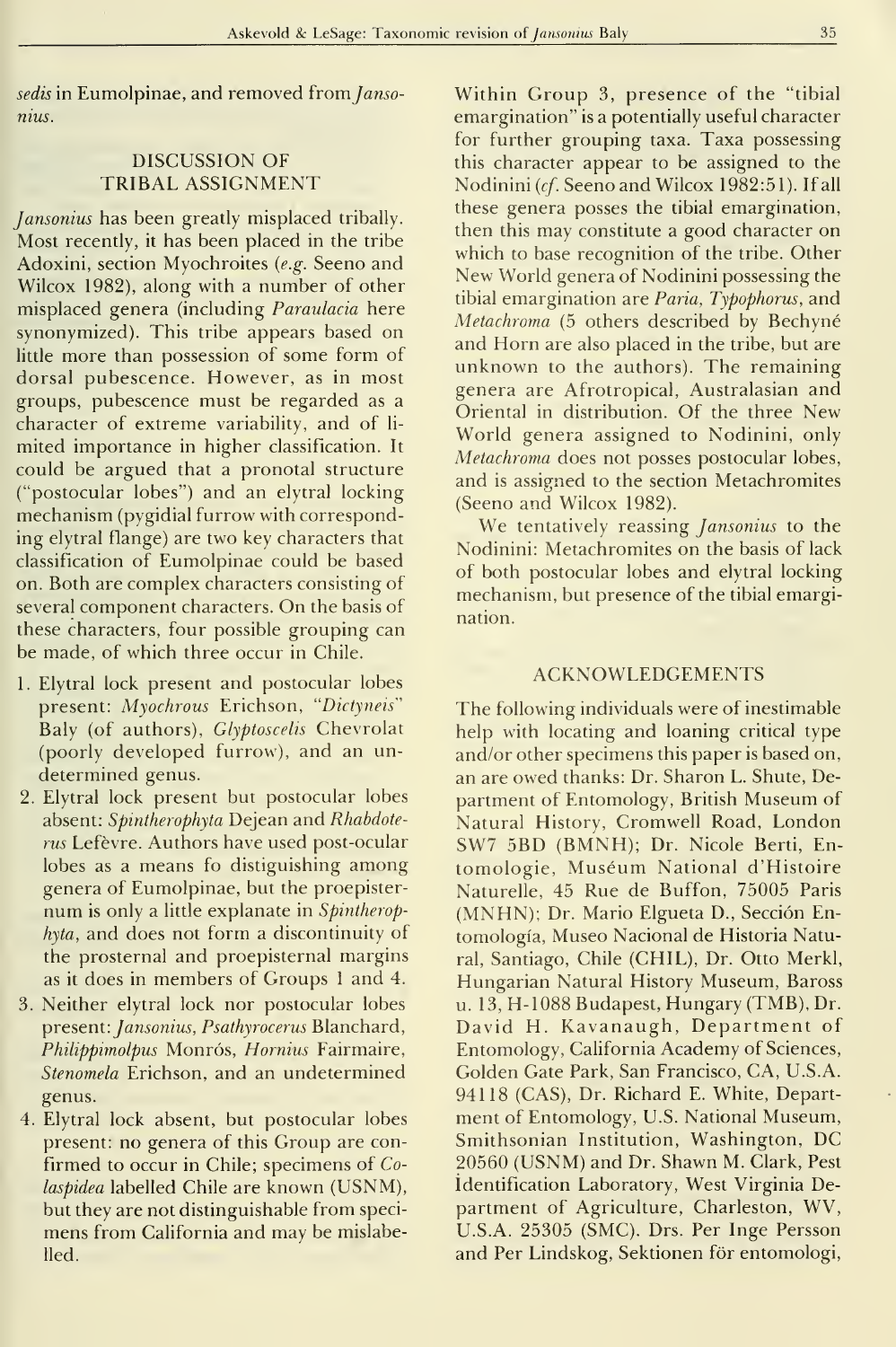Naturhistoriska Riksmuseet, S-104 05 Stockholm, are owed thanks for searching for the type of *Dia patagonica*. Research by ISA was done with the financial support of NSERC grant  $#$  AO428 held by Dr. R.E. Roughley, University of Manitoba. We also thank Go Sato (CNC) for preparation of some figures.

#### REFERENCE CITED

- ANDRASSY, I.; J. BALOGH; I. LOKSA; S. MAHUNKA, and A. Zicsi. 1967. The scientific results of the Hungarian Soil Zoological Expedition to Chile, Argentina, and Brasil I. Report on the collectings. Folia Entomológica Hungarica (S.N.), 20 (15): 247-296.
- BALY, J.S. 1877. Descriptions of new genera and of uncharacterized species of Halticinae. Transactions of the Entomological Society of London 1877: 157-184, 283-323.
- BALY, J.S. 1878. Description of new species and genera of Eumolpidae. Journal of the Linnaean Society of London, 14: 246-265.
- Bechyné, J. 1950. Les générotypes des Eumolpides de TAmérique du Sud et du Centre avec les diagnoses des formes nouvelles. Mitteilungen, Münchener Entomologische Gesellschaft, 40: 264-292, + Figs.
- Bechyné, J. 1953. Katalog der neotropischen Eu molpiden (Col. Phytoph. Chrysomelidae). Entomologische Arbeiten Museum Frey, 5: 26-303, <sup>1</sup> Fig.
- Blackwelder, R. 1946. Checklist of the Coleopterous insects of México, Central America, the West Indies, and South America. Part 4. United States National Museum Bulletin 185, pp. iii + 551-763.
- Blanchard, E. 1851. Tetramera u. Trimera. pp. 285- 563, 1 map + 32 plates, In C. Gay, Historia física y política de Chile. Insecta Vol. 5.
- BOHEMAN, C.H. 1858. Coleoptera. Species novas descripsit 217 pp.  $+$  2 plates. In, Svenska fregatten Eugenies Resa omkring jorden under befál a C.A. Virginareáren 1851-1853. Zoologi. Insekter. 1858-1859. Stockholm, Norstedt.
- BRÈTHES, J. 1928. Contribution pour la connaisance des Chrysomélides du Chili. Revista Chilena de Historia Natural, 32: 204-220.
- Clavareau, H. 1914. Chrysomelidae: 11. Eumolpinae. Coleopterum Catalogus, Pars 59. W. Junk, Berlín. 215 pp.
- Heikertinger, F. and E. Csiki. 1940. Chrysomelidae: Halticinae II. Coleopterorum Catalogus Pars 169. W. Junk, S'Gravenhage. pp. 337-635.
- International Commission on Zoological Nomenclature (ICZN). 1985. International code of zoological no menclature adopted by the XX General Assembly of the International Union of Biological Sciences, Eds. W.D.L. Ride, C.W. Sabrosky, G. Bernardi, and R.V. Melville. University of California Press, Berkeley and Los Angeles.  $xx + 338$  pp.
- LEFÈVRE, E. 1885. Eumoppidarum hucusque cognitarum catalogus, sectionum conspectu systematico, generum sicut et spe-

cierum nonnullarum novarum descriptionibus adjunctis. Mémoires de la Société royale des Sciences de Liége (2) 11(16): 1-172.

- Olivier, A.G. 1808. Entomologie, ou historie naturelle des insectes, avec leur caractères générique set spécifiques, leur description, leur synonymie, et leur figure enluminée. Coléopteres. Tome Sixiéme, Paris.
- PHILIPPI, R.A. and F. PHILIPPI. 1864. Beschreibungen einiger neuer Chilenischen Káfer. Stettiner Entomologische Zeitung 25(10-12): 313-406.
- Scherer, G. 1962. Bestimmungsschlüssel der neotropis chen Alticinen-Genera (Coleóptera: Chrysomelidae: Alticinae). Entomologische Arbeiten Museum G. Frey 13: 497-607.
- SEENO, T.N. and J.A. WILCOX. 1982. Leaf Beetle genera (Coleóptera: Chrysomelidae). Entomography 1:1- 221.

#### ADDENDUM TO JANSONIUS

The catalogue of Neotropical Eumolpinae of Bechyné (1953) is greatly outdated, and re trieval of information from Bechyné's many publications is difficult. Consequently, several additional references to other species described in or assigned to Jansonius after 1953 were discovered when the preceding publication was in press, as follows:

- Jansonius boggianii (Jacoby) (sub Paria); placed in Periparia Bechyné by Bechyné (1951:349) (indicated "comb. nov.", 1953: 120, also), together with Paria subaenea Jacoby; P. subaenea placed as ab. of Periparia boggianii by Bechyné (1953:121); for dis tributional data see Bechyné (1953:271-2).
- Jansonius pubescens Bechyné (1955:638). Para guay, San Bernardino; based on at least <sup>1</sup> ó and  $1\sqrt{2}$ .
- Jansonius scolytinus Bechyné and Bechyné (1961a: 17). Brasil, Est. Para, Utinga; based on 19.
- Jansonius vigiensis Bechyné and Bechyné (1961b: 17). Brasil, Est. Para, Vigia; based on  $1\delta$ .

Bechyné and Bechyné (1961b: 17) listed Jansonius aeneus (as *J. alternatus*) with the locality data of "Argentina: Neuquén, Boquete, xi. 1955"; <sup>I</sup> am not able to determine if this specimen(s) were correctly determined.

Bechyné (1955:638) placed Jansonius in Typophorini near Paria (i.e. Typophorini: Typophorites of Seeno and Wilcox 1982); this placement is not in agreement with that decided upon above, based on J. aeneus. It is